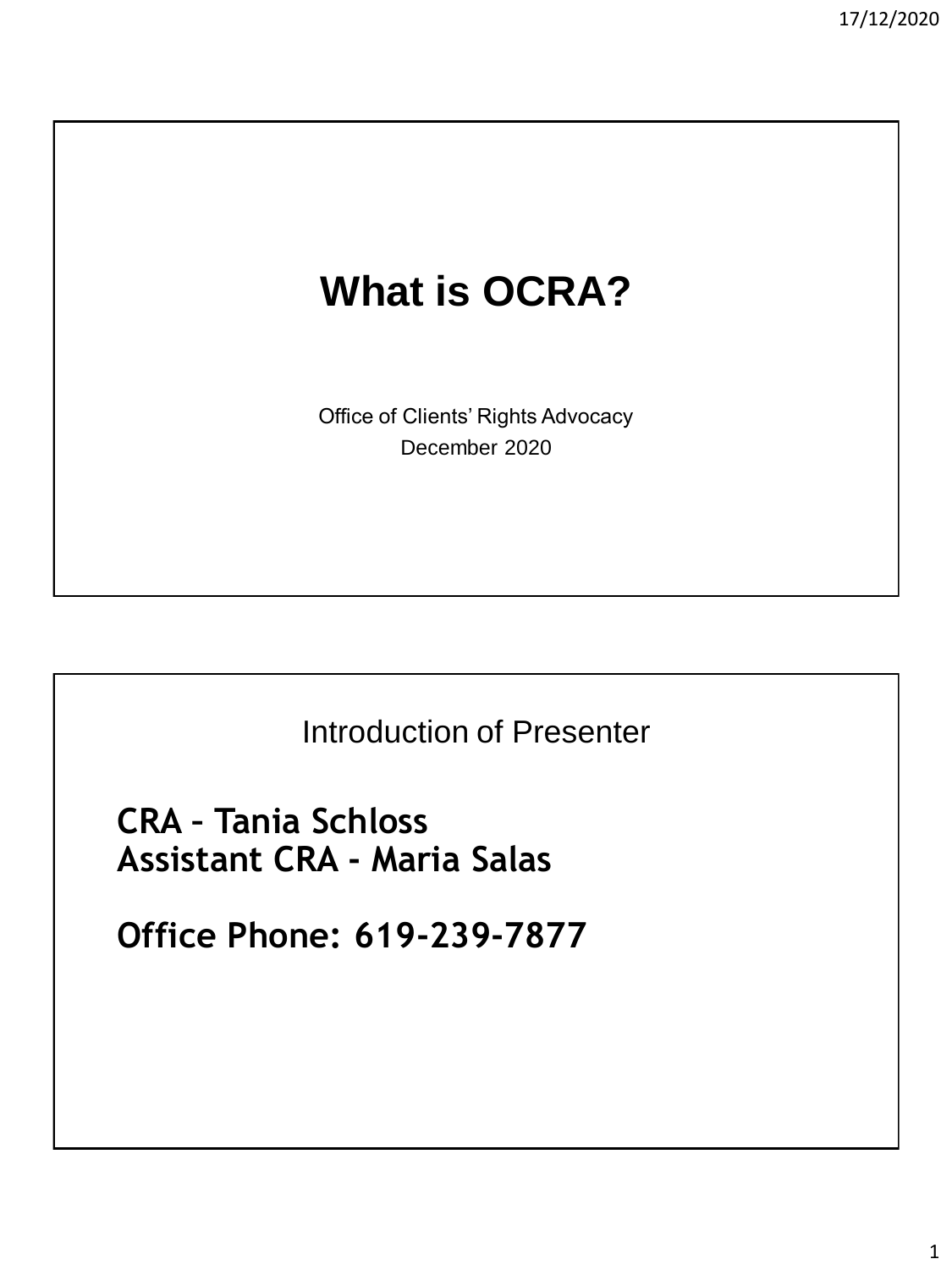## Disclaimer

Because this is a group training, please do not share any private or confidential information. There is no right of confidentiality for anything that is asked or discussed during this training. We are mandated reporters and obligated to report abuse and neglect of disabled adults. This training is not a private consultation for legal advice and no attorney/client relationship is formed between you and the Office of Clients' Rights Advocacy. If you have an individual or private question you want to ask us, please call our office for an intake appointment or give us your name and number before you leave the training today and someone will call you back.

#### Introduction to OCRA

The Office of Clients Rights' Advocacy (OCRA) is a program of Disability Rights California.

OCRA is funded through a contract with the California Department of Developmental Services (DDS).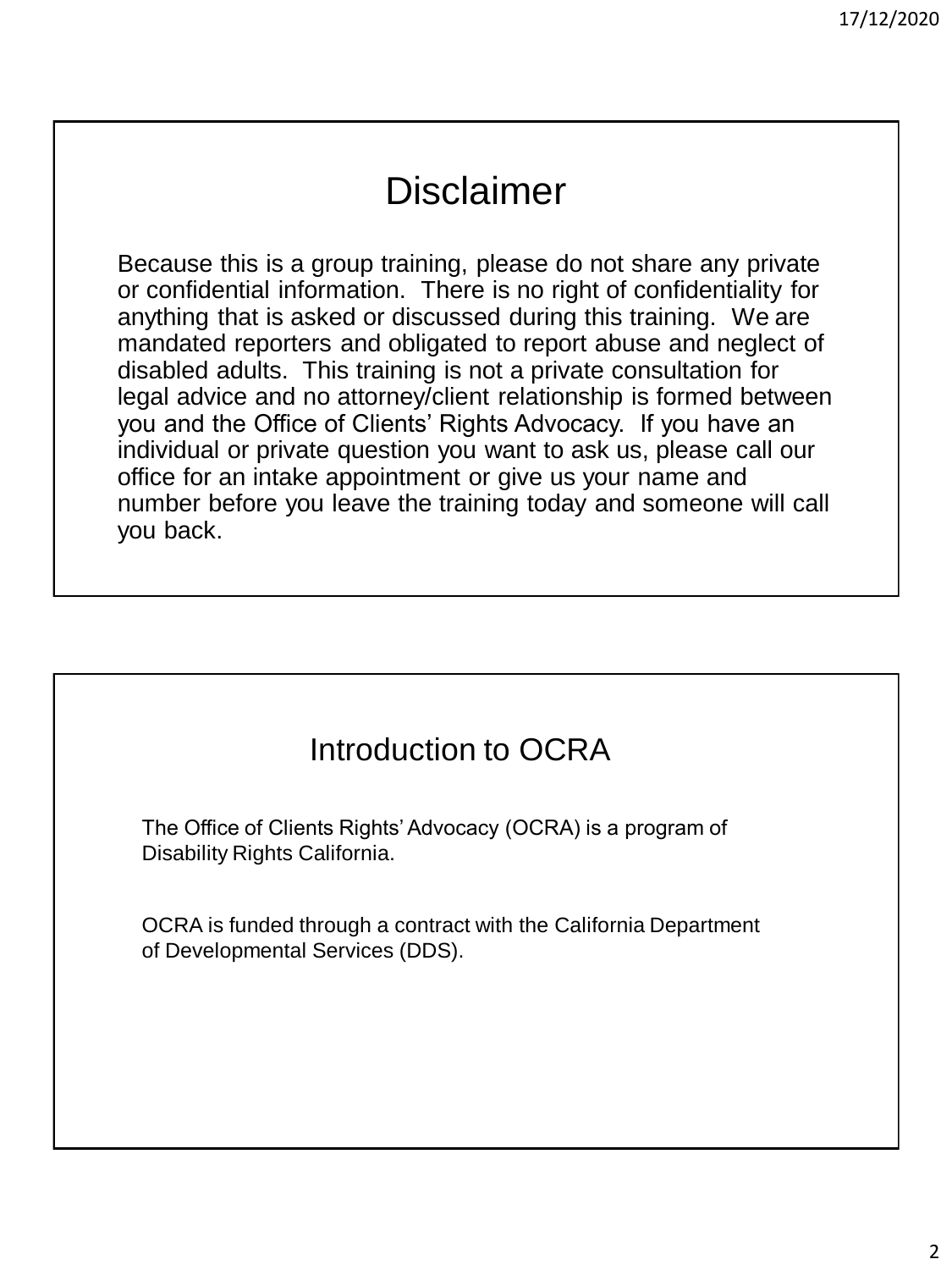# Who OCRA Serves

OCRA advocates on behalf of consumers with developmental disabilities of the 21 regional centers across the state\*

This includes:

- 1) People currently receiving regional center services
- 2) People seeking eligibility to receive regional center services.

\*<https://www.dds.ca.gov/rc/listings/>

#### What is a Clients' Rights Advocate (CRA)?

- The CRA is a person trained to advocate on behalf of people with developmental disabilities.
- There is one CRA for clients of every regional center, as well as statewide CRAs.
- CRAs are not employees of the regional center. CRAs are employees of Disability Rights California.
- CRAs provide free legal services for regional center consumers.
- CRAs try to resolve legal problems related to a consumer's disability.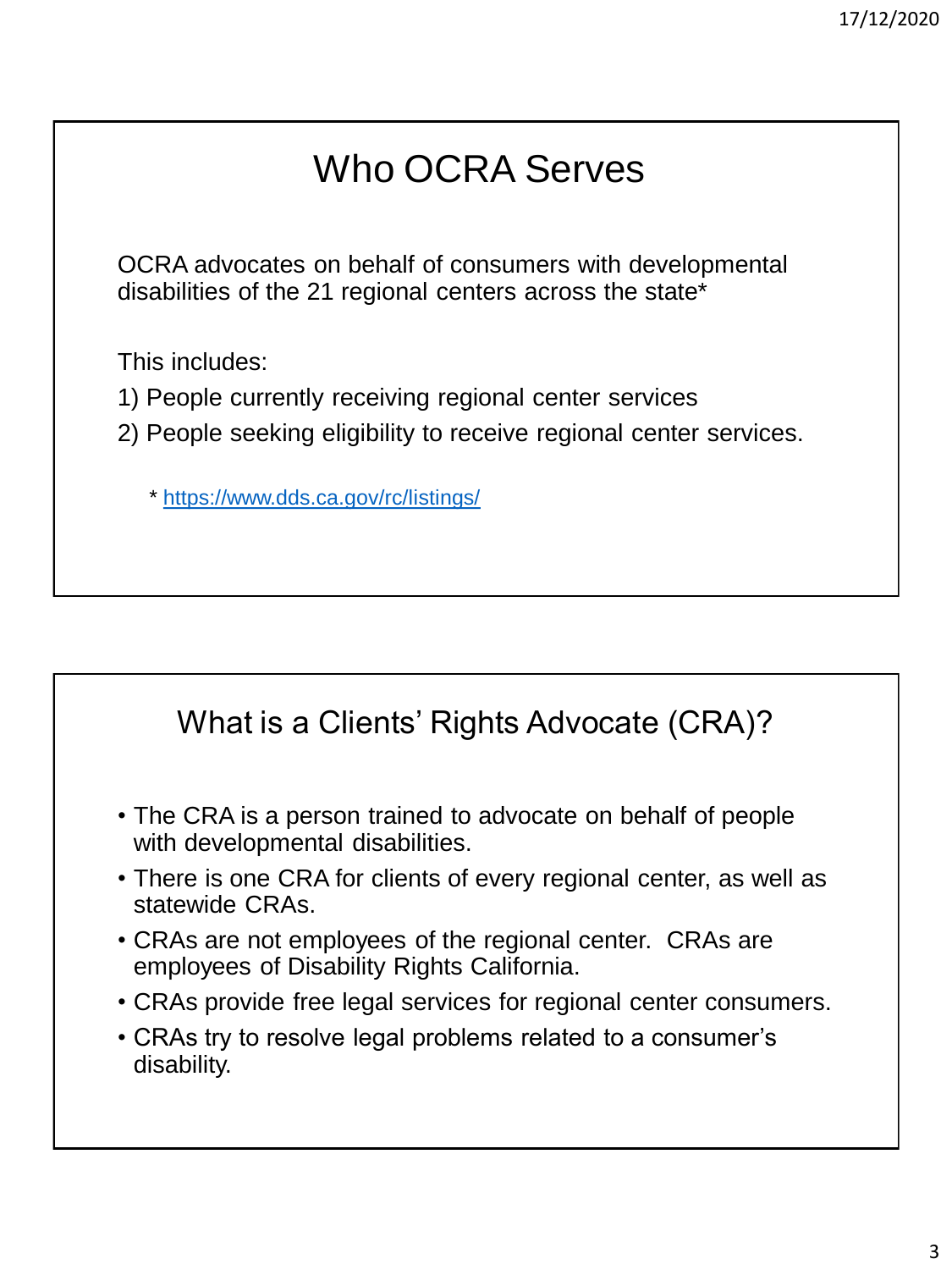What is an Assistant Clients' Rights Advocate (ACRA)?

- An ACRA is a person who helps manage the office and the cases for the CRA.
- ACRAs answer the phone, return calls, and complete intakes.
- ACRAs can help clients directly and give trainings.
- Each OCRA office has one CRA and one ACRA.
- There are also statewide ACRAs who are often bilingual in English and Spanish.

## What can OCRA do for me?

- Provide information to you on your legal rights.
- Review documents and advise you on how to resolve your case.
- Help you prepare for an upcoming meeting or hearing.
- Assist in preparing documents to assure compliance with the law.
- Provide legal trainings for consumers, families, service providers, and community groups.
- Represent you at a meeting or an administrative hearing.
- Investigate denials of rights.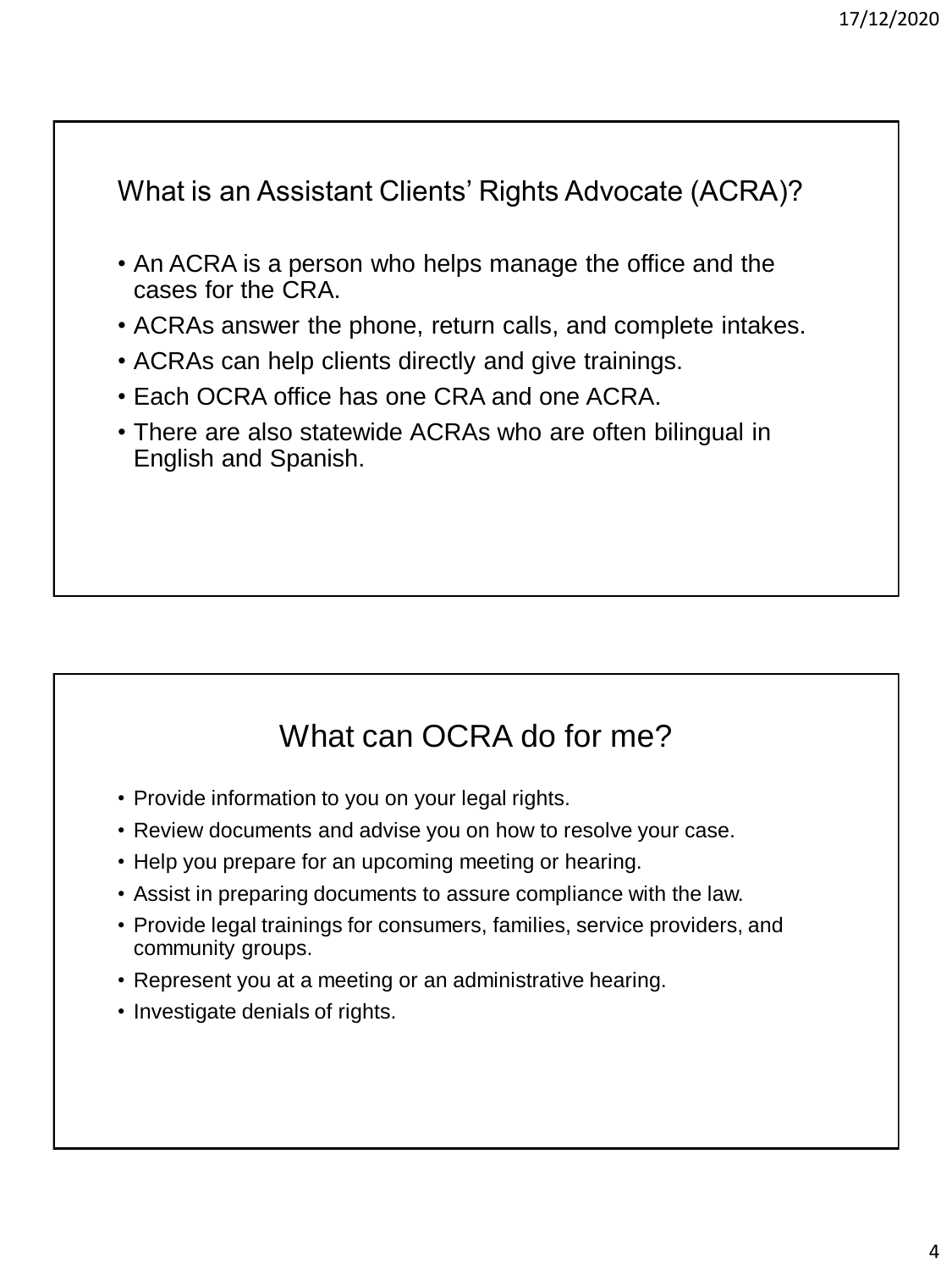## What areas of law can OCRA assist me with?

Our brochure lists some common legal areas we handle:

- Regional Center/Lanterman Act
- Special Education
- Social Security
- Medi-Cal and Private Insurance
- Discrimination
- Conservatorship and Guardianship
- Personal Autonomy
- Community Integration
- IHSS
- Abuse and Neglect

#### OCRA Provides **FREE** Legal Services to Regional Center Consumers

Our advocates help clients with legal issues, including:

- Representation at a SSI or SSDI hearing
- SSI or SSDI overpayments
- Disability cessations
- Age-18 redeterminations
- Work incentives while on SSI
- Information on applying for SSI or SSDI
- Appealing a denial from SSI or SSDI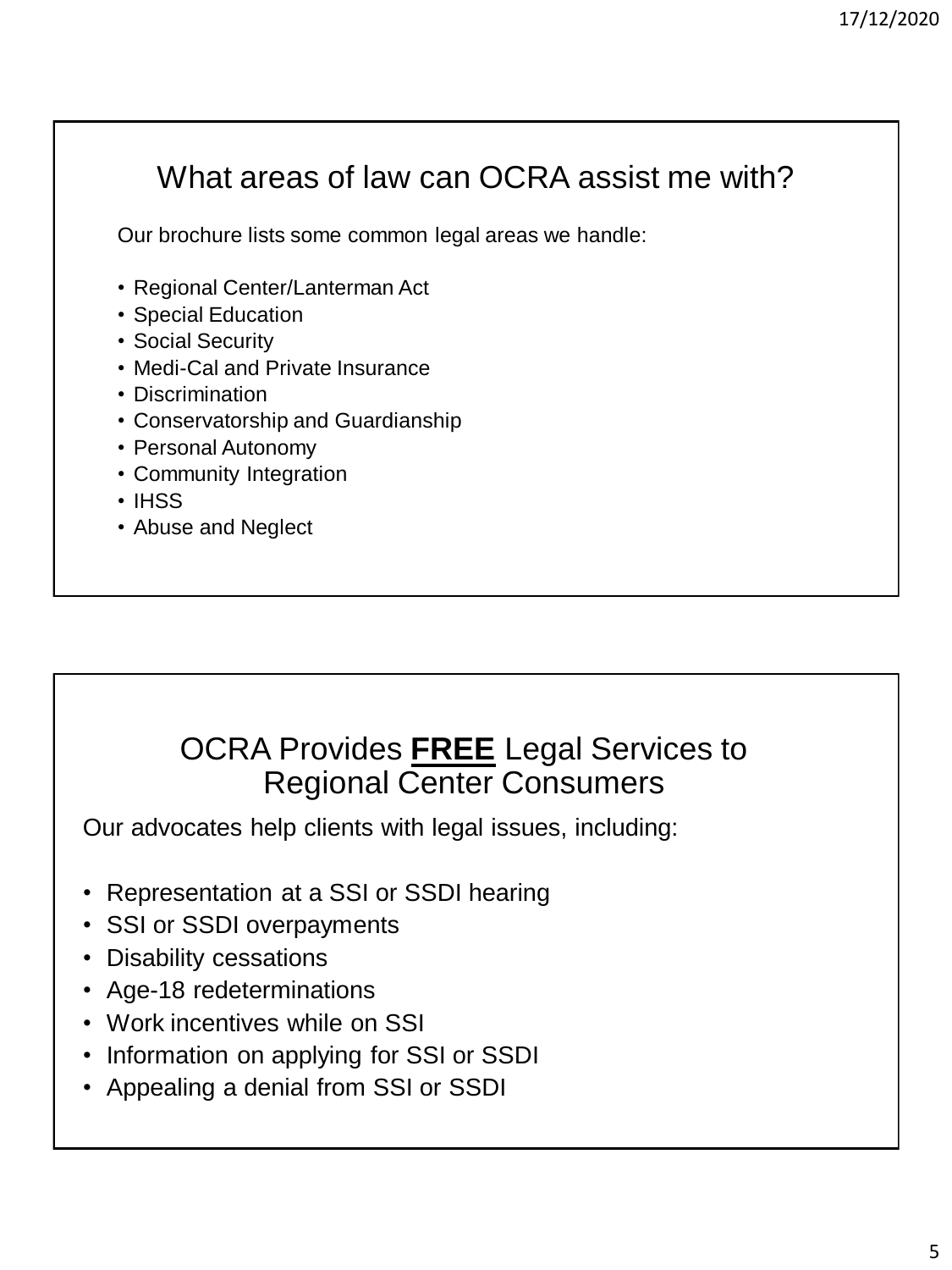#### Legal Issues, cont'd

- Information on applying for IHSS
- Appealing IHSS denials
- IHSS protective supervision
- Medi-Cal eligibility and terminations
- Medi-Cal share-of-cost
- Medi-Cal waivers
- CalABLE accounts
- Alternatives to conservatorship
- Reasonable accommodations at work or in housing

#### How do I get OCRA to help me with my problem?

Call the OCRA office assigned to help consumers from your regional center. OCRA staff will ask you:

1) Basic questions such as your phone number, address, and birthday.

2) About your problem.

3) Questions to see how we can help you.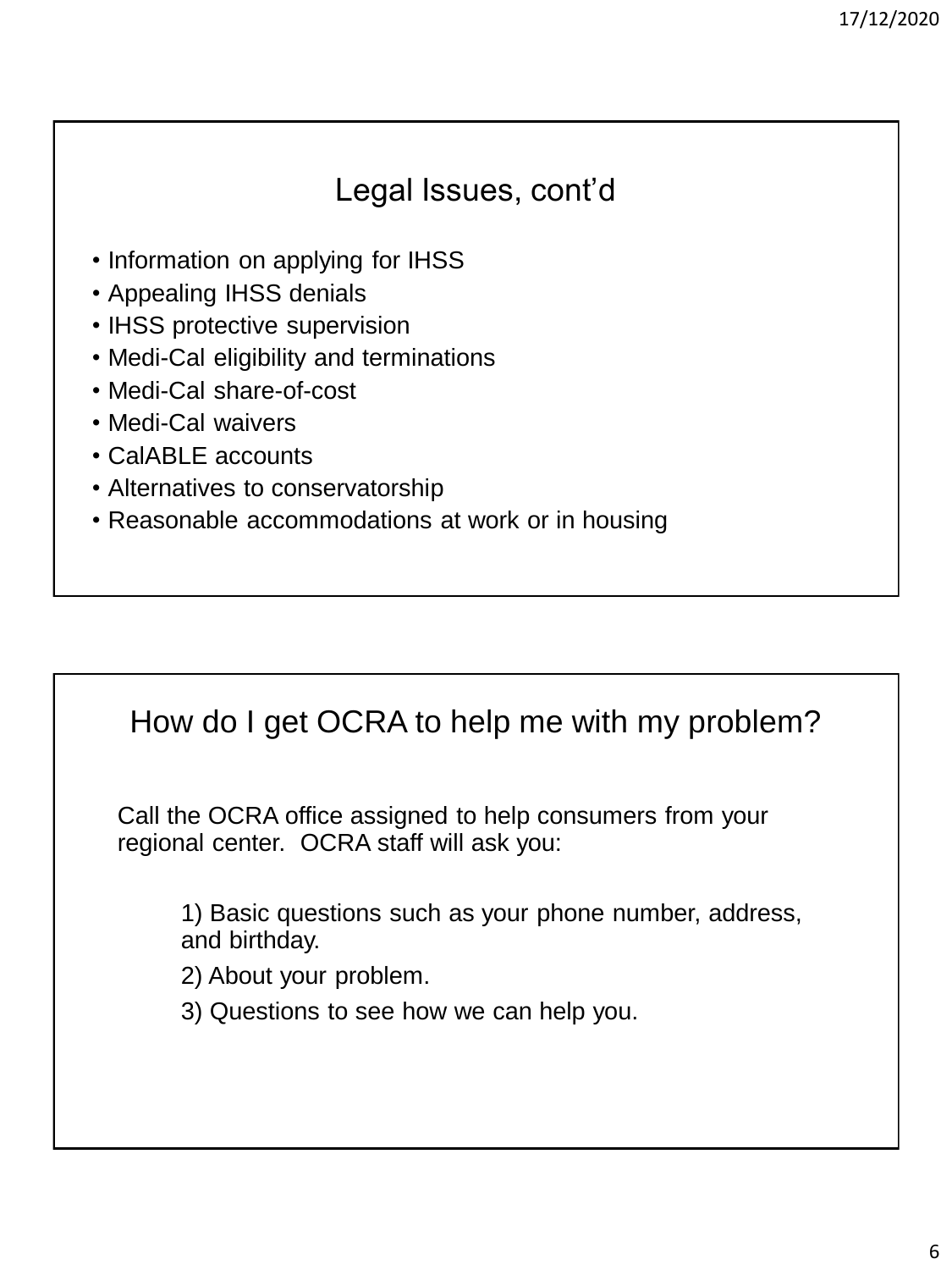Does OCRA help every regional center consumer who calls? OCRA tries to help everyone who calls the office. However, the type of help will vary. You may receive: 1) Information and/or referral

- 2) Technical assistance
- 3) Investigation of your case
- 4) Direct Representation

How does OCRA decide to directly represent me in my case?

- Direct Representation means the CRA will take your case.
- You will know you are directly represented because you have to sign a paper called a Representation Agreement.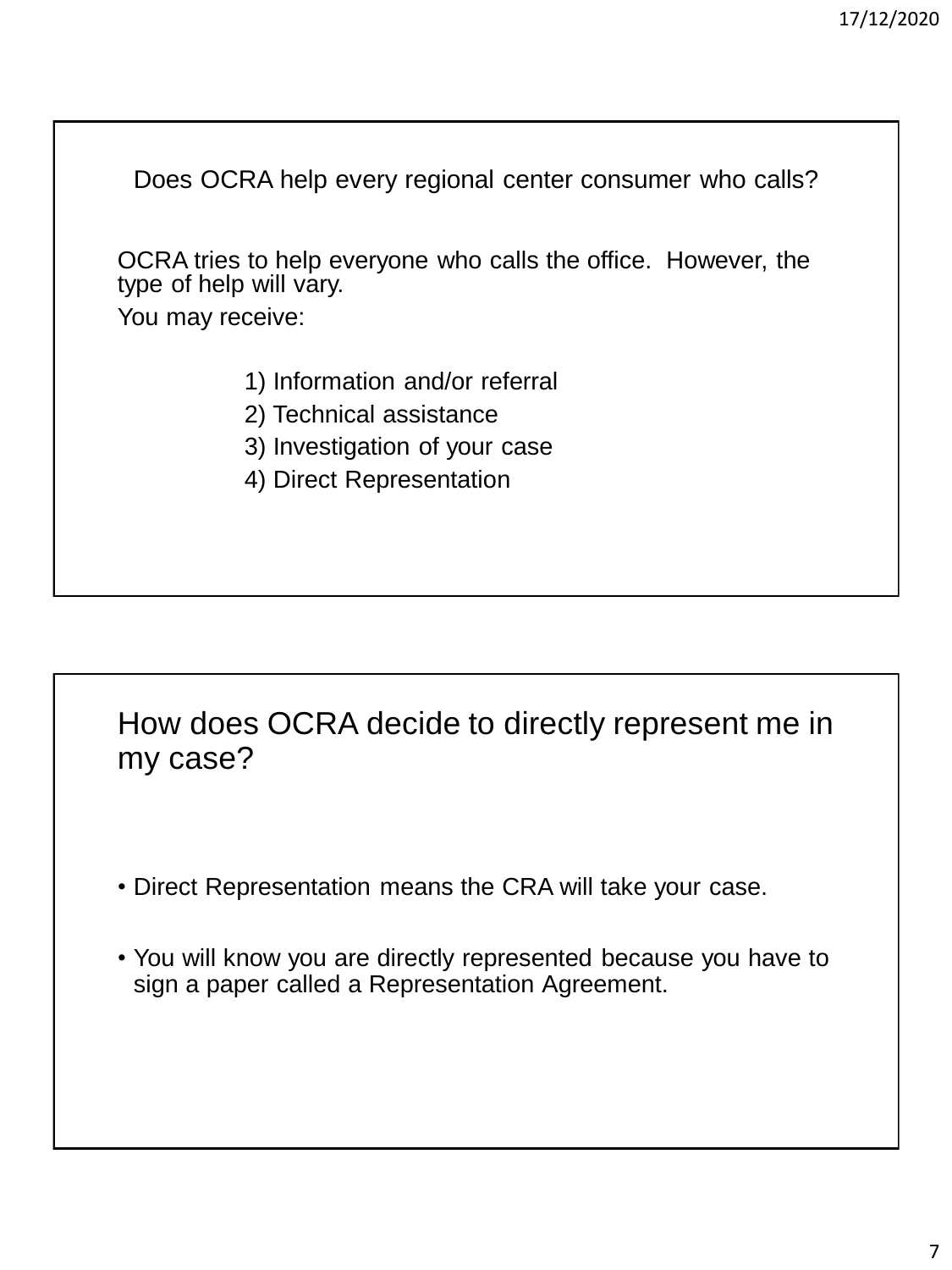#### In deciding whether to represent you directly, the CRA will consider, among other things:

- The merits of your case
- Your ability to advocate for yourself
- The availability of OCRA resources
- Other advocacy sources available to you
- Each CRA decides based upon the above, whether they can help you beyond the initial call.

#### Is every caller considered a client?

NO.

Through its contract with DDS, OCRA serves ONLY consumers of the regional centers, NOT their family members, service providers, or other advocates.

Therefore, the consumer is the client. Not the parent, family member, service provider, or other advocate.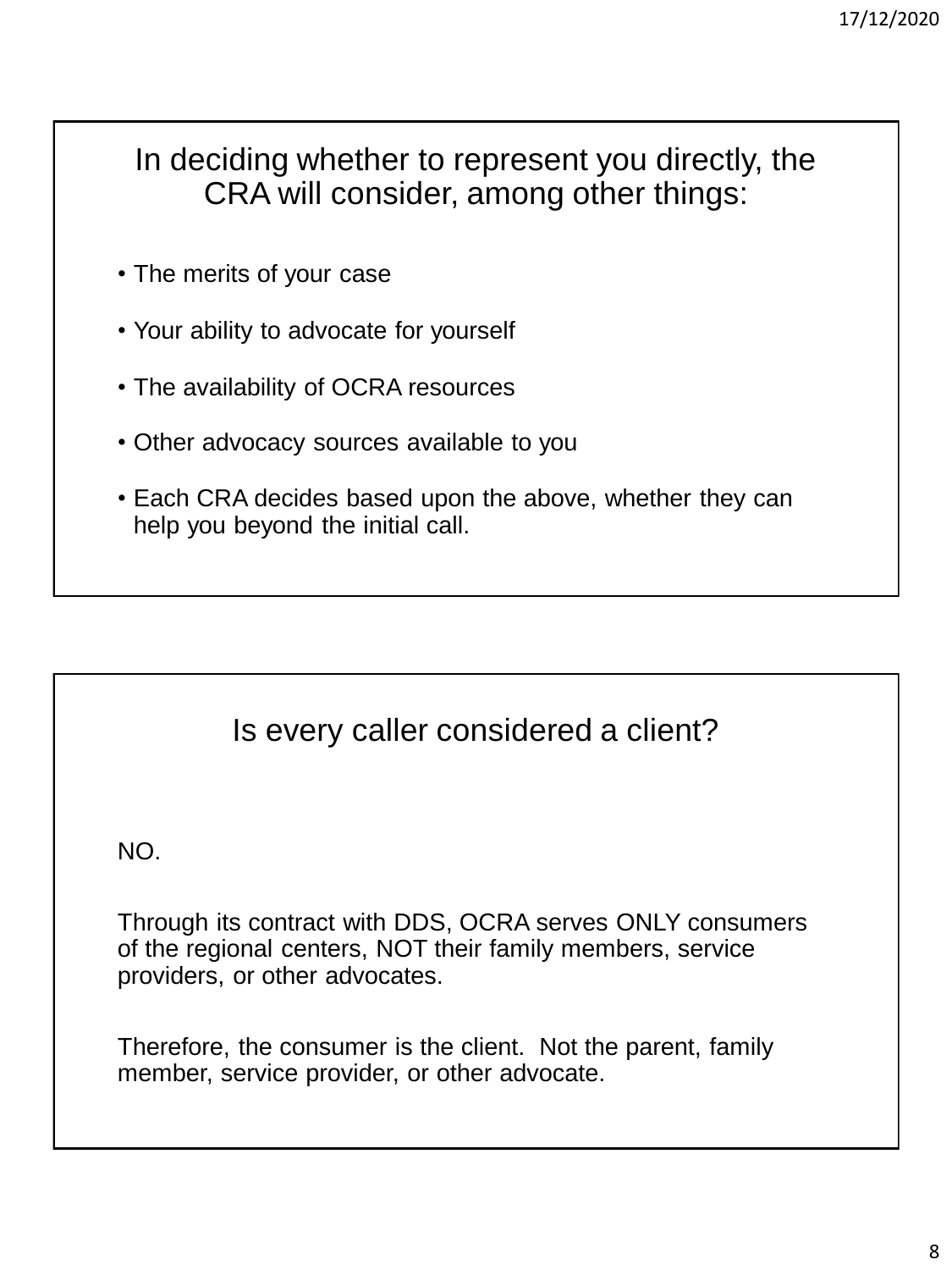#### OCRA works to support the expressed or best interest of the consumer

- The expressed interests of the client are what a consumer tells us they want.
- If the client is unable to communicate their desires, then OCRA will work to determine the best interests of the client and how they can be met.

#### Best Interests

OCRA will ask:

- Family
- Circle of Support
- Care Providers
- Regional Center Service Coordinator
- Other people important in a consumer's life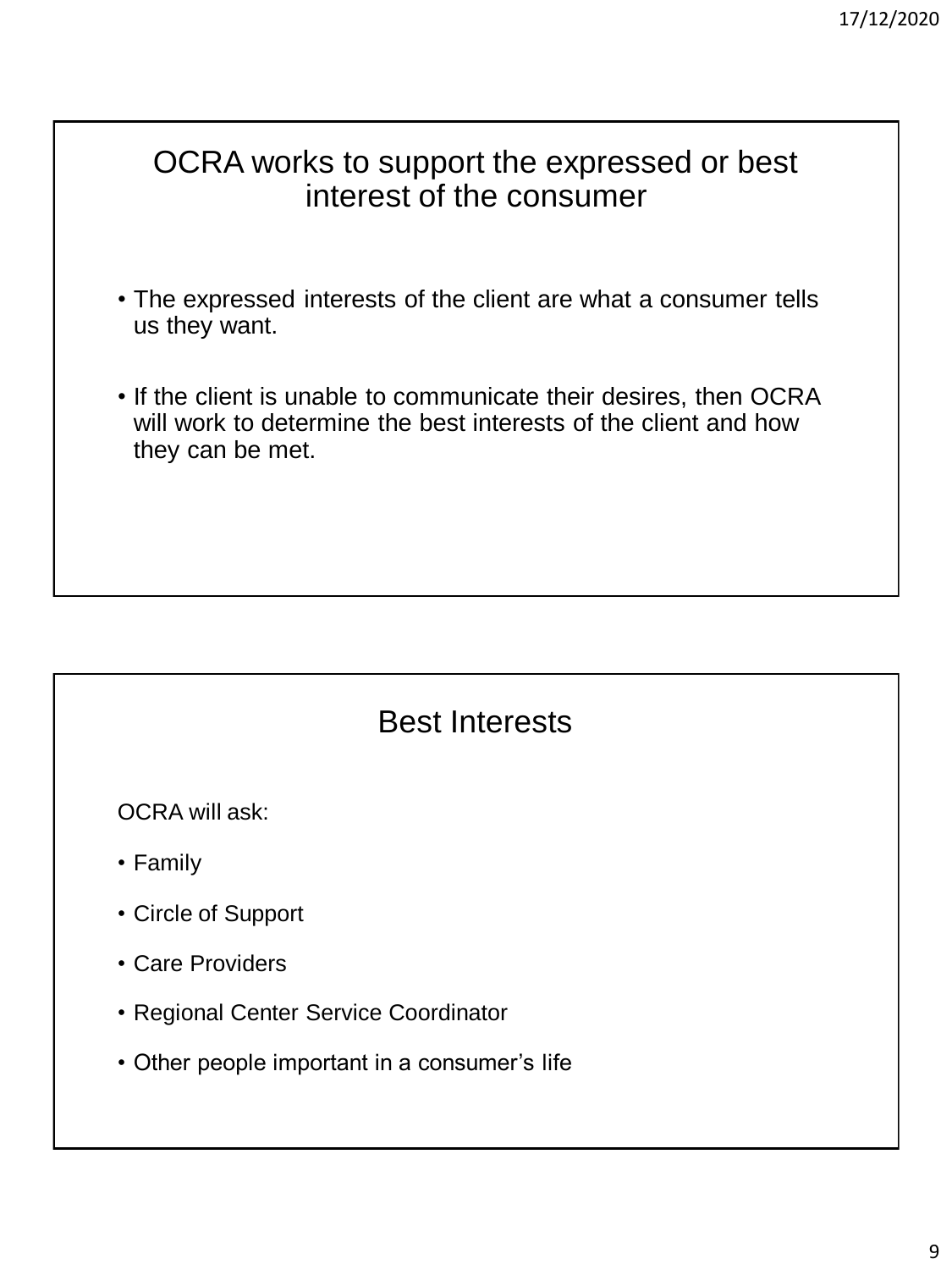### **Confidentiality**

- Since the regional center consumer is OCRA's client, only the client is entitled to receive information about his or her case.
- OCRA may share information about a client's case after we get their permission on the phone or in person, even if we don't have it in writing
- Usually OCRA needs written permission, but in an extreme emergency, you may tell OCRA.
- This means that OCRA cannot share information with family members, service providers, health providers, or other advocates without first receiving consent from the client.

### Conflicts of Interest

If a conflict arises between the expressed or best interests of the client and the wishes of the family, service provider, or advocate, OCRA will always work for the expressed or best interests of the client, not the person who first called an OCRA office.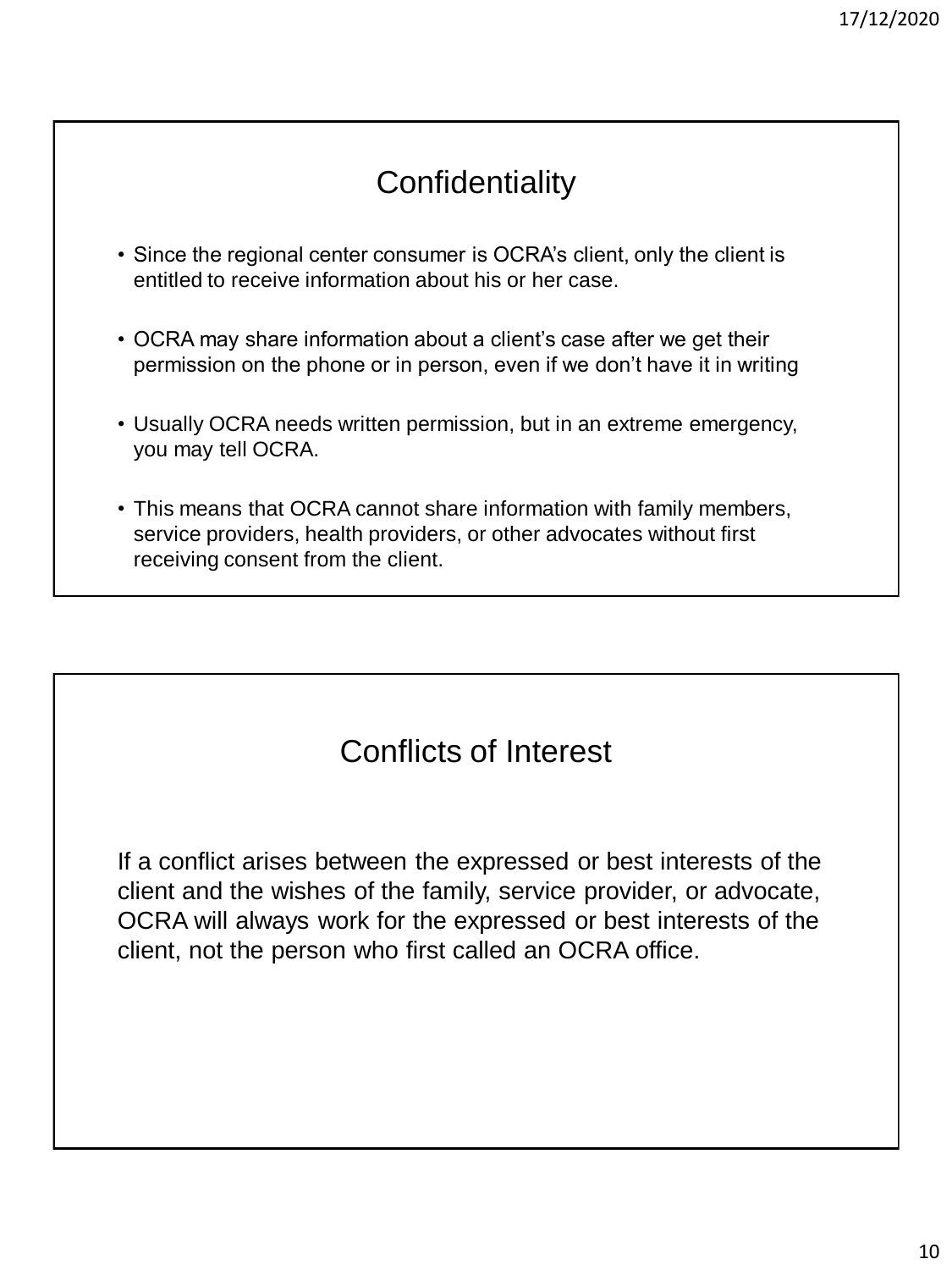## What if I have a problem that OCRA cannot handle?

If you have a legal problem that OCRA cannot handle, OCRA will usually:

- Refer you to another advocacy agency
- Send you self-help publications
- Refer you to the Disability Rights California Web site: [www.disabilityrightsca.org](http://www.disabilityrightsca.org/), and
- Refer you to the Family Resource Center

## How do I contact my local OCRA office?

- If you know the name and phone number of your local OCRA office, contact that office directly.
- If you do not know the name of the staff in your local OCRA office, call toll-free:
	- o Northern CA (800) 390-7032 oSouthern CA (866) 833-6712 o TTY (800) 669-6023
- Online staff directory: <https://www.disabilityrightsca.org/ocra>